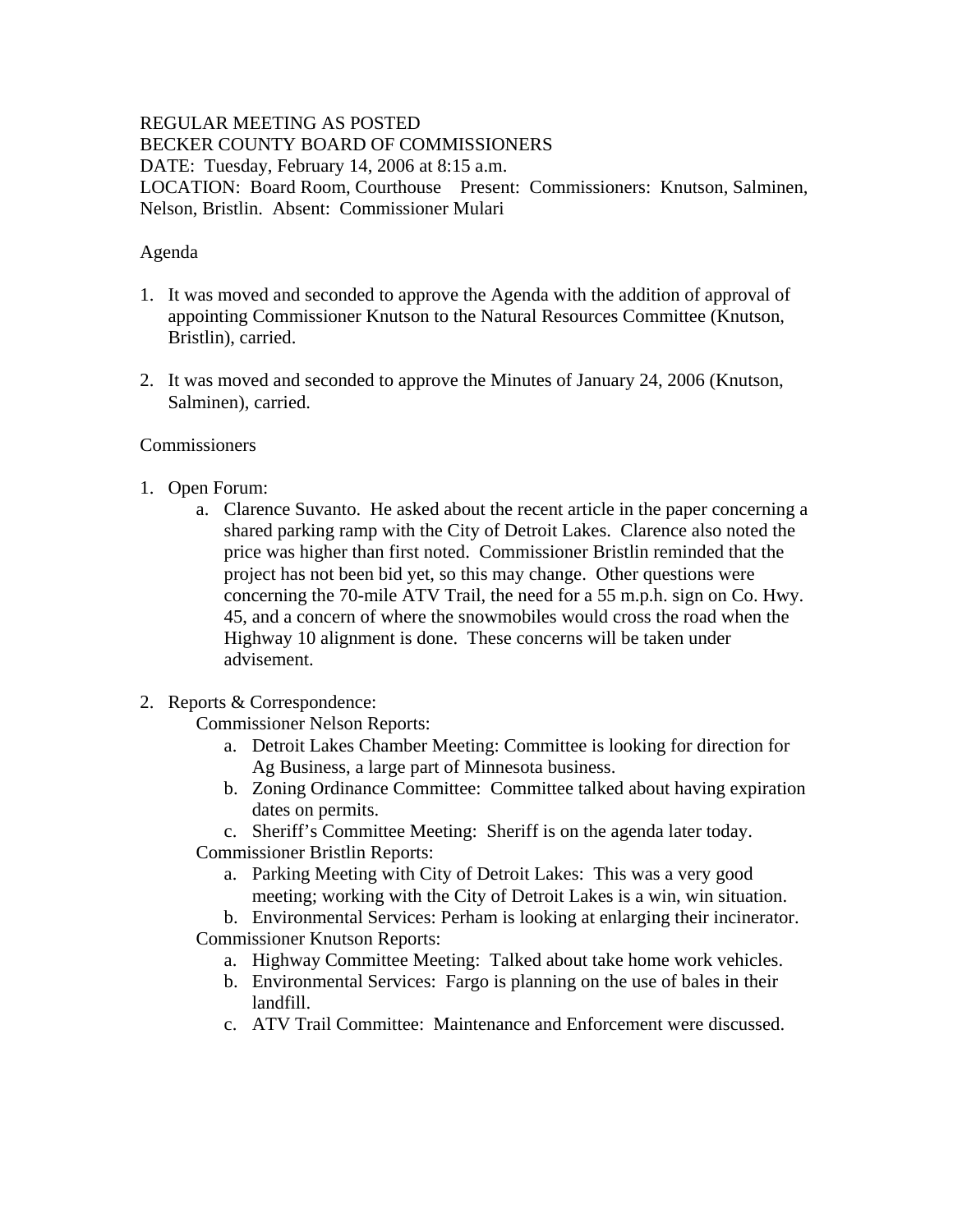## 3. Appointments:

- a. It was moved and seconded to re-appoint Don Lefebvre to the WesMin Resource Conservation & Development (RC & D) (Salminen, Bristlin), carried.
- b. It was moved and seconded to appoint Larry Knutson to the NRM Committee for 2006 and also included to re-appoint Keith Brekken to the NRM Committee (Bristlin, Salminen), carried.
- 4. The NACO Conference is in Chicago, Illinois, from August 4 8, 2006. Consensus of the Board was not to attend this year.
- 5. County Days at the Capitol attendance was discussed. The Consensus was to see if something could be set up as a day trip and possibly include the City of Detroit Lakes, Chamber Office, Townships or Department Heads.

# NRM

- 1. It was moved and seconded to approve the Request for Bids Tree Seedling Purchase for the production of 186,000 tree seedlings to be planted in the spring of 2006 (Salminen, Bristlin), carried.
- 2. It was moved and seconded to approve the Request for Bids Tree Planting Labor for the planting of approximately 186,000 seedlings on seven sites (Salminen, Knutson), carried.
- 3. ATV Trail Committee Update. The meeting centered on Enforcement, Maintenance and Monitoring. The Committee has talked about having a Public Forum. Vice Chair, Nelson, asked to have the ATV Trail put on the Agenda of the next County Board Meeting for discussion.

## Auditor

- 1. Keith Brekken, County Auditor, announced his intention not to run for office another term.
- 2. It was moved and seconded to approve to add the Ruffed Grouse Society to the list of Gambling Permits and to approve the following list of Gambling Permits (Salminen, Bristlin), carried.
	- 1) Cormorant Lions Club for operations at the Cormorant Community Center, 10929 County Hwy. #5, Pelican Rapids, MN 56672, Cormorant Twp. for raffle on May 13, 2006.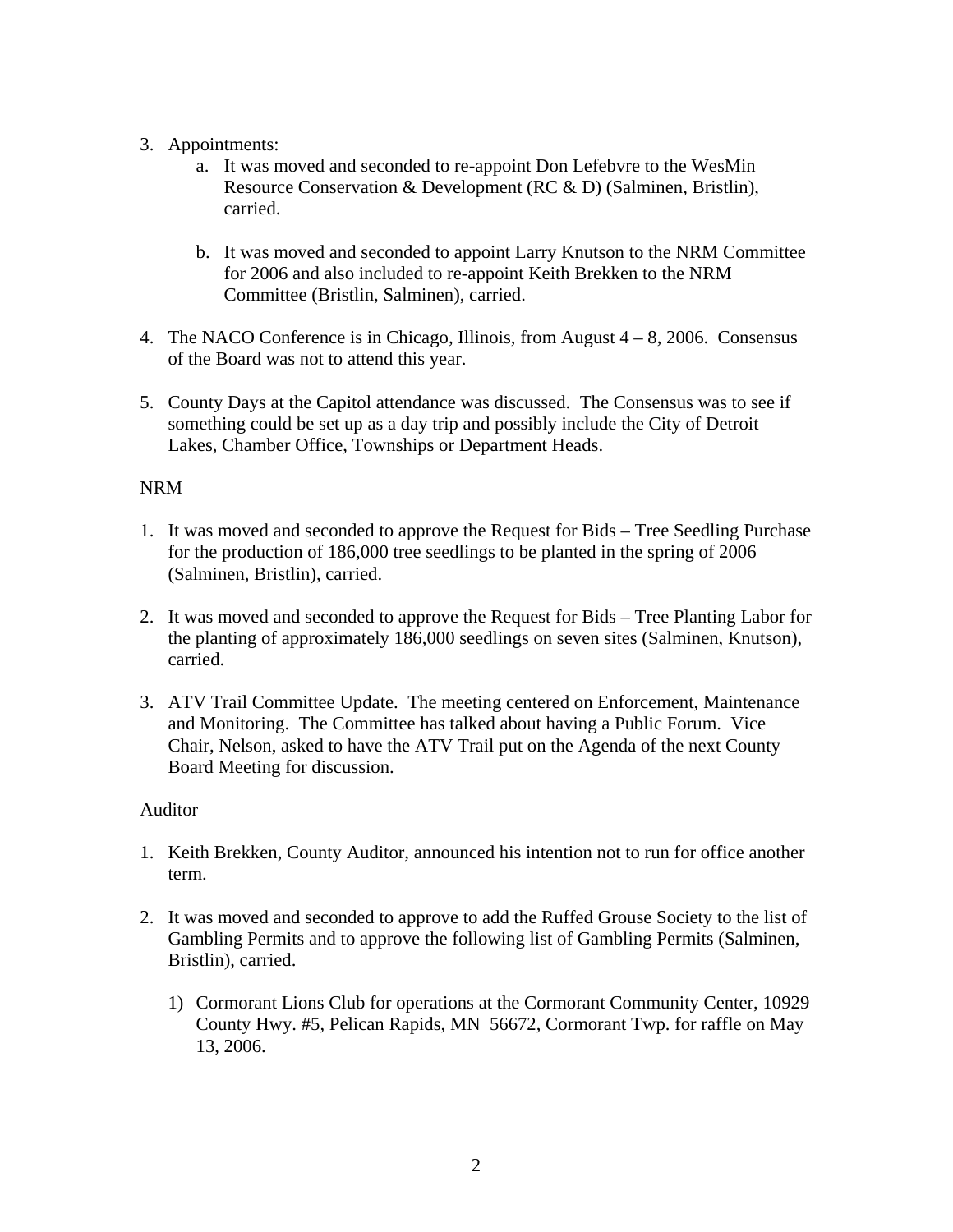- 2) Cormorant Lions Club for operations at the Cormorant Community Center, 10929 County Hwy. #5, Pelican Rapids, MN 56672, Cormorant Twp. for raffle on September 29, 2006.
- 3) Audubon Volunteer Fire Department for operations at the Tri-Lakes Roadhouse, 11740 County Road #5, Lake Park, MN 56554, Cormorant Twp. for full license (They have Pull Tabs and Bar Bingo).
- 4) The Ruffed Grouse Society, Benay of the Lakes Chapter, for operations at Maplelag Resort, 30501 Maplelag Road, Callaway, MN 56521, Sugar Bush Twp. for Raffle on March 17, 2006.
- 3. It was moved and seconded to approve a New Annual Tobacco License for Daryl Moran, Sr., Chief Corner Store, 48548 Pow Wow, Highway, Ponsford, MN 56575 in Pine Point Twp. (new building). (Salminen, Bristlin), carried.

Finance Committee

- 1. It was moved and seconded to approve the Claims (Bristlin, Knutson), carried.
- 2. The County Sheriff requested to purchase the copy rights to a METH Video. It was moved and seconded to approve the purchase from TV3 for the cost of \$625. Becker County has the rights to duplicate, distribute or present the contents "TV3 Presents, METH" in any manner deemed appropriate (Bristlin, Knutson), carried.
- 3. Information was given on monitoring MCIT Insurance coverage on vehicles, and Tim has changed the procedure by adding an additional level of review.
- 4. County Attorney Travel Request. It was moved and seconded to approve the request for travel to Bismarck, ND to attend a Domestic Violence on April 10-12. Tuition is free, and meals, lodging and mileage will be covered through a grant administered by the Lakes Crisis Center (Bristlin, Salminen), carried.
- 5. Human Resources Travel Request. It was moved and seconded to approve the request to travel to New Port Beach, California to attend the National Public Employer Labor Relations Annual Conference on March 27 – 30, 2006. Nancy Grabanski, Director, Human Services, will cover the cost of airfare and meals outside of the registration fee and share a room with another HR Director (Salminen, Nelson), carried.
- 6. There was discussion of the County Auditor's Office audit of Petty Cash Checking Accounts.
- 7. Finance Committee Items.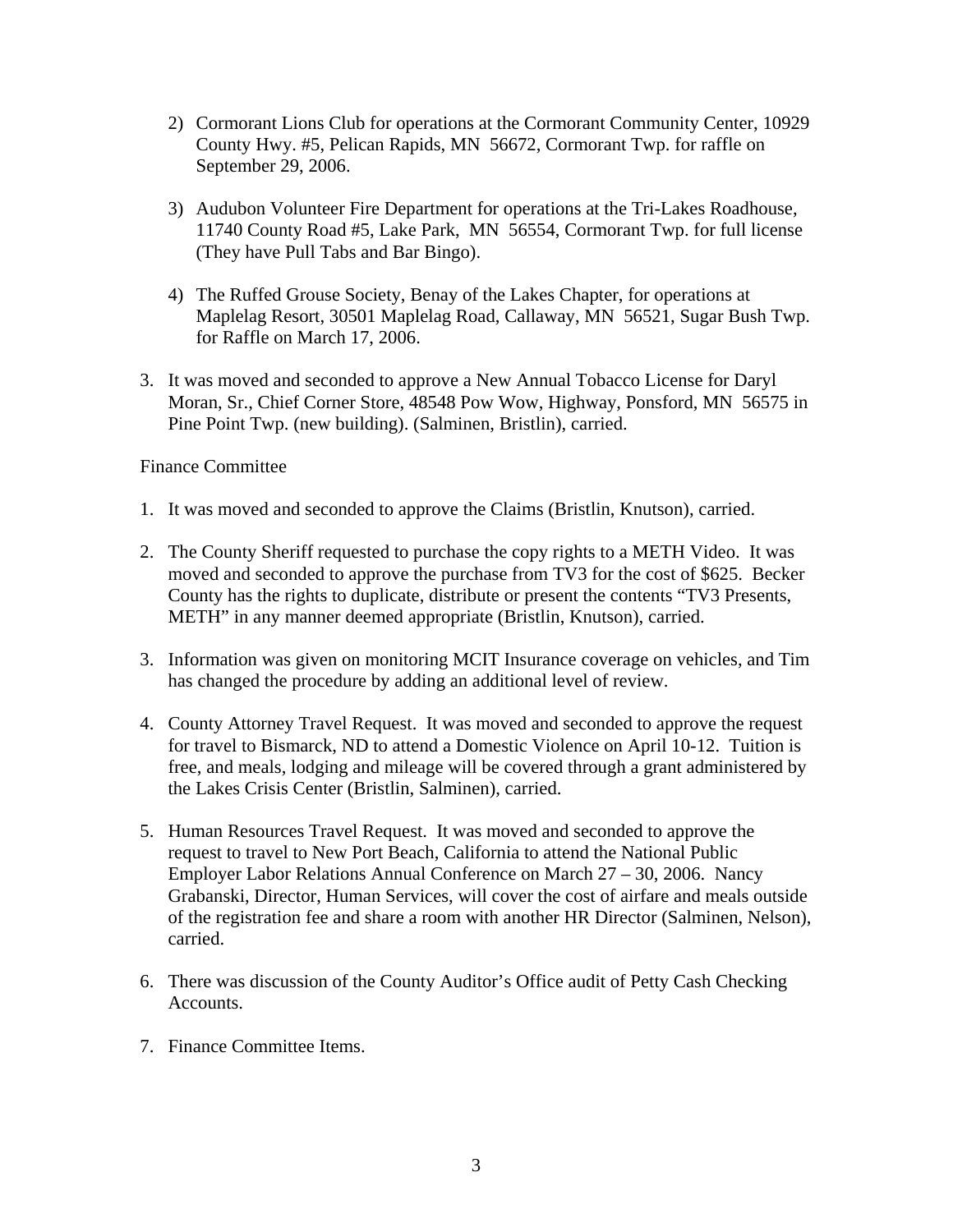- a. The Finance Committee Meeting of February 24 will be held at 1:30 p.m. instead of 8:30 a.m.
- b. Ryan Tangen submitted a list of designated depositories and/or investment brokers for funds of Becker County during 2006. Bremer Bank Detroit Lakes, MN Wells Fargo Detroit Lakes, MN American National Detroit Lakes, MN Midwest Bank Detroit Lakes, MN State Bank of LP<br>
Lake Park, MN United Community Bank Frazee, MN Ed Jones Detroit Lakes, MN Gilford Securities Irvine, CA MileStone Financial Services Oakland, CA Morgan Keegan Burmingham, AL Wachovia Securities Minneapolis, MN Multi-Bank Securities Pleasant Ridge, MI
- c. It was moved and seconded to approve the changes in the County Travel and General Expenses Reimbursement Policy (Knutson, Bristlin), carried. Application and Administration: Deleted: Director. Travel Authorization Guidelines: Deleted: that Lodging, Meals, and Incidentals: Deleted: at actual cost if below maximum allowable reimbursement. Travel Away from Community: Changed Maximum reimbursement for meals including tax and gratuity in 11 Metro Areas (added four Counties to the seven "Metro County Area" (Anoka, Carver, Chisago, Dakota, Hennepin, Isanti, Ramsey, Scott, Sherburne, Washington and Wright.: Now Breakfast: \$7; Lunch \$9; and Dinner \$15. Metro County Areas: Breakfast \$10; Lunch \$13; and Dinner \$19. Also, changed the Becker County Policy for Using Personal Vehicles for County Business; see attached. Out of state travel maximum of \$50 with receipts.
- d. The December Cash Comparison and Investment Summary were presented.
- e. Fleet Vehicle Purchase was discussed for the purchase of (3) county owned vehicles. Types of vehicles were discussed and sent this item back to Finance.
- 8. Human Services Personnel Request Finance recommended continuing process.
- 9. It was moved and seconded to approve the IT request to update the GIS Software at the cost not to exceed \$5,000 (Salminen, Bristlin), carried.
- 10. Highway request for a Tandem Truck Purchase and Annual Temporary Seasonal Employee Request was recommended to approve.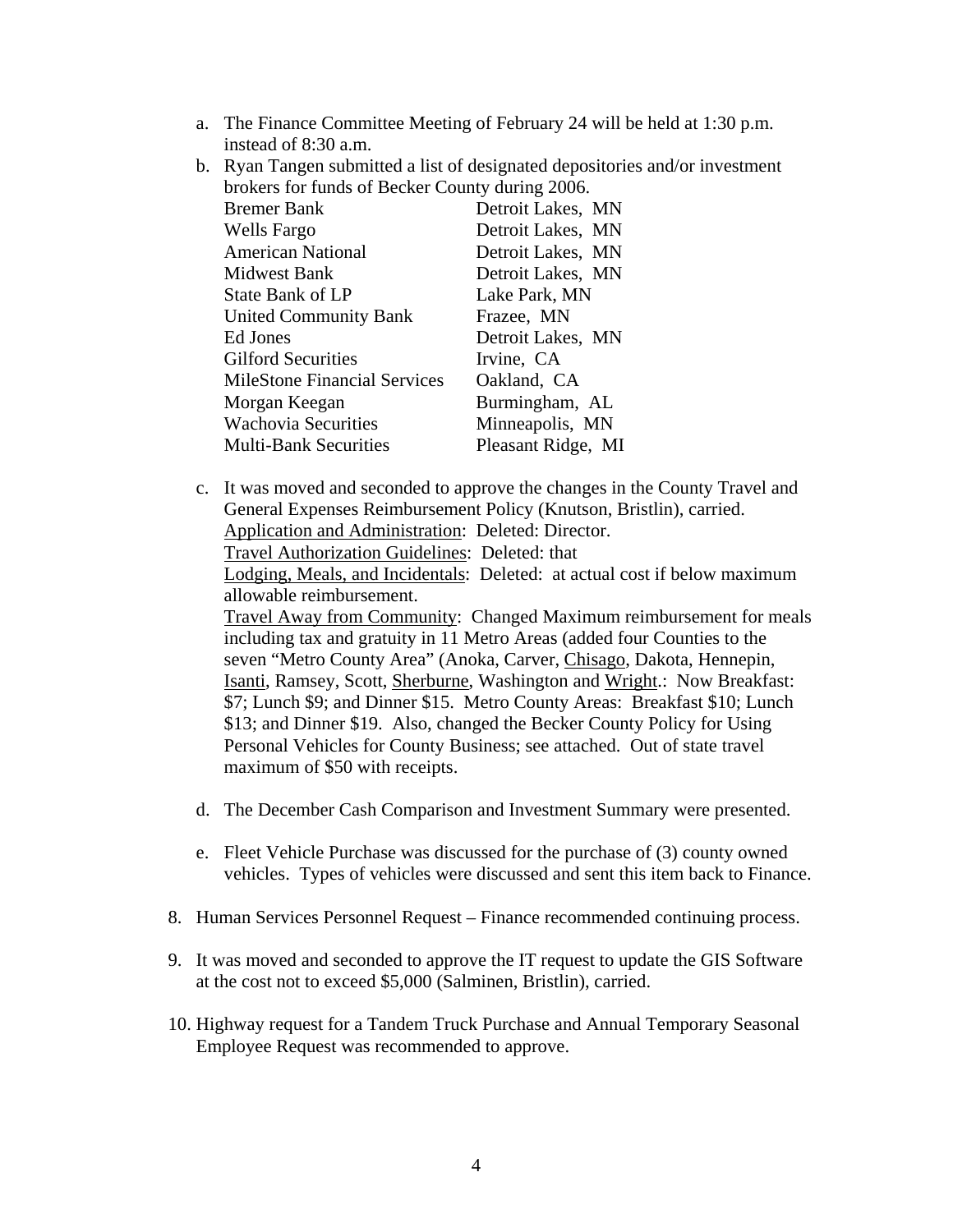- 11. Year-End 2005 Analysis: Review was completed. Special attention was given to any individual line item over or under the budgeted amount by 10% or greater.
- 12. Parking for Courthouse Addition: Short discussion was held as to the options.

#### Assessor

1. It was moved and seconded to approve the following Abatements as recommended by the County Assessor (Salminen, Bristlin), carried.

| Parcel #                 | Tax District        | Request                          | Amount        |
|--------------------------|---------------------|----------------------------------|---------------|
| R <sub>13.0227.001</sub> | <b>Green Valley</b> | Double Assessment $-2005$        | \$74 Approved |
| R <sub>13.0227.001</sub> | <b>Green Valley</b> | Double Assessment – 2004         | \$74 Approved |
| M19.8614.000             | Lake View           | <b>Travel Trailer Assessment</b> | \$146 Denied  |

- 2. Steve Skoog gave an update on recent Tax Court decisions.
- 3. Brian C. Berg relayed a compliment to Steve Skoog from Board Chair, Mulari; ref: his quick and near completion assessment of the 58 parcels in question of relative assessing relatives.

#### Human Services

- 1. It was moved and seconded to approve additions to the Human Services Agenda (Salminen, Bristlin), carried.
	- a. Administration Secretary Vacancy
	- b. WIC Coordinator Position
	- c. Part-time PHN Vacancy
	- d. National Transit Conference
- 2. Matt gave an update on the Deficit Reduction Act.
- 3. An article on White Earth Child Support was discussed, and an update will be provided in the future.
- 4. It was moved and seconded to approve any Commissioner's attendance at the Lakeland Mental Health Annual Meeting on February 27, at 11:00 a.m., Bigwood Event Center, Fergus Falls (Bristlin, Salminen), carried.
- 5. Personnel Request. It was moved and seconded to approve to test for the Administrative Secretary vacancy. When the new director is chosen, they could take part in the selection of this position. (Salminen, Bristlin), carried.
- 6. It was moved and seconded to accept the Family Services, Adult Services and Probation Placement Reports (Salminen, Bristlin), carried.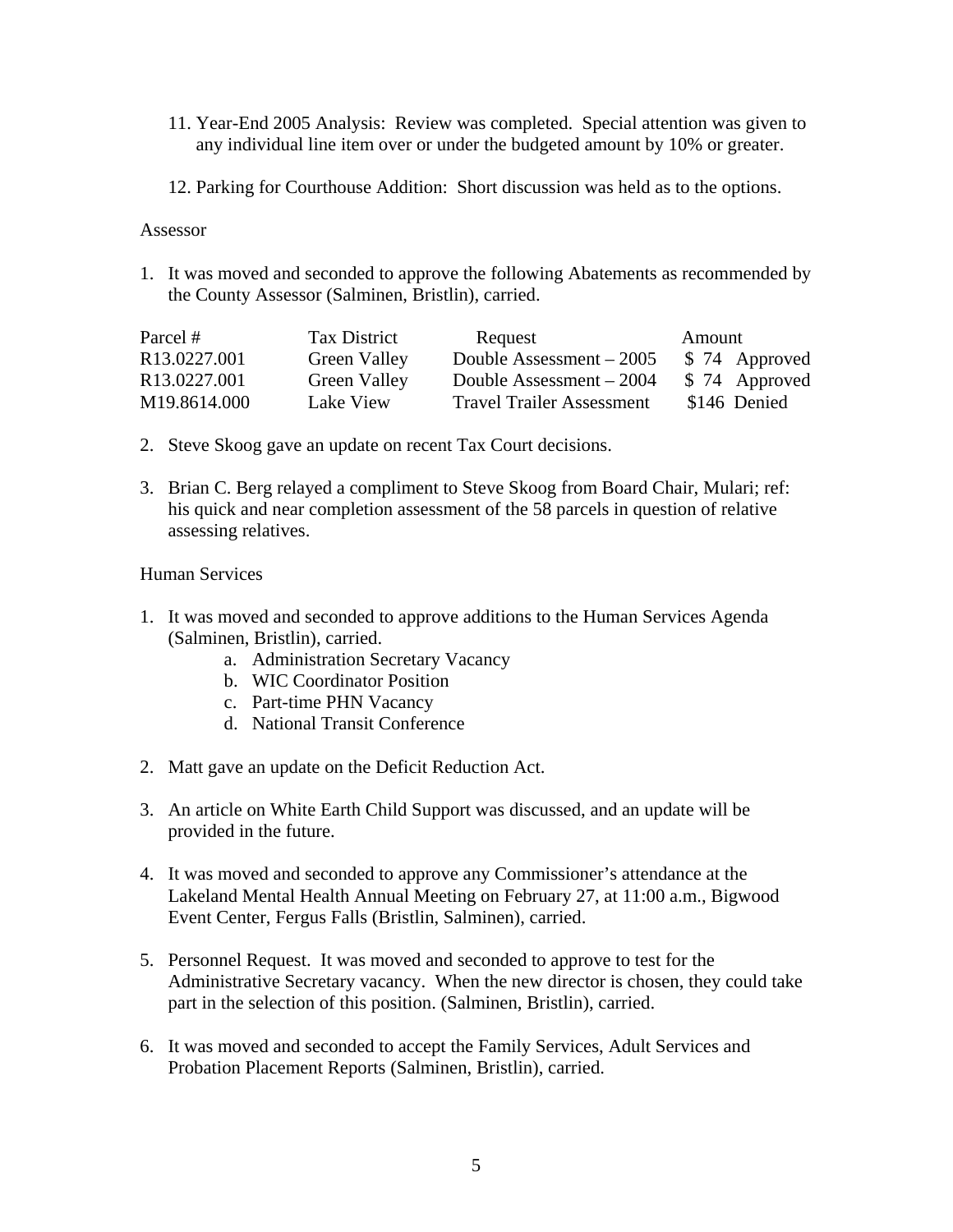- 7. It was moved and seconded to approve to pass Resolution No. 02-06-1J, to refill the WIC Coordinator position, vacated by a resignation, from the Merit System Pool List and to refill the part-time PHN Vacancy for Child and Teen Checkup Clinics. (Salminen, Bristlin), carried.
- 8. It was moved and seconded to approve the Human Services Claims (Salminen, Bristlin), carried.
- 9. It was moved and seconded to approve the agreement between Human Services and Minnesota Department of Health to access Birth Data (Salminen, Bristlin), carried.
- 10. It was moved and seconded to approve the agreement between Becker County and the county school districts working with early intervention (Salminen, Knutson), carried.
- 11. It was moved and seconded to approve the Community Health Claims (Salminen, Bristlin), carried.
- 12. It was moved and seconded to approve the attendance at the Transit Conference, June 3 – 8, 2006, Orlando, Florida by Rusty Haskins, Transit Supervisor, attendance approved only upon grant approval and not to exceed grant amount (Salminen, Knutson), carried.
- 13. It was moved and seconded to approve the Transit Claims (Knutson, Bristlin), carried.

## Highway

- 1. It was moved and seconded to pass Resolution No. 02-06-1A, approving the purchase of a Tandem Truck with Plow Equipment at the cost of \$149,900 from the state contract bid (Bristlin, Knutson), carried.
- 2. It was moved and seconded to pass Resolution No. 02-06-1B, authorizing the County Engineer to advertise and hire temporary seasonal employees as follows (Bristlin, Knutson), carried.

3 long term seasonal employees with a maximum six month term: two for maintenance, and one for construction; and 4 short term seasonal employees with a maximum three month term: one being

an auto body student from NCTC; one for maintenance and two for construction.

3. It was moved and seconded to pass Resolution No. 02-06-1C, resolving that the Commissioner of Transportation is hereby requested to approve this advance for financing approved County State Aid Highway Project(s) of Becker County in an amount up to \$276,243.74 in accordance with MN Rules 8820.1500, Subp. 9. (Knutson, Bristlin), carried.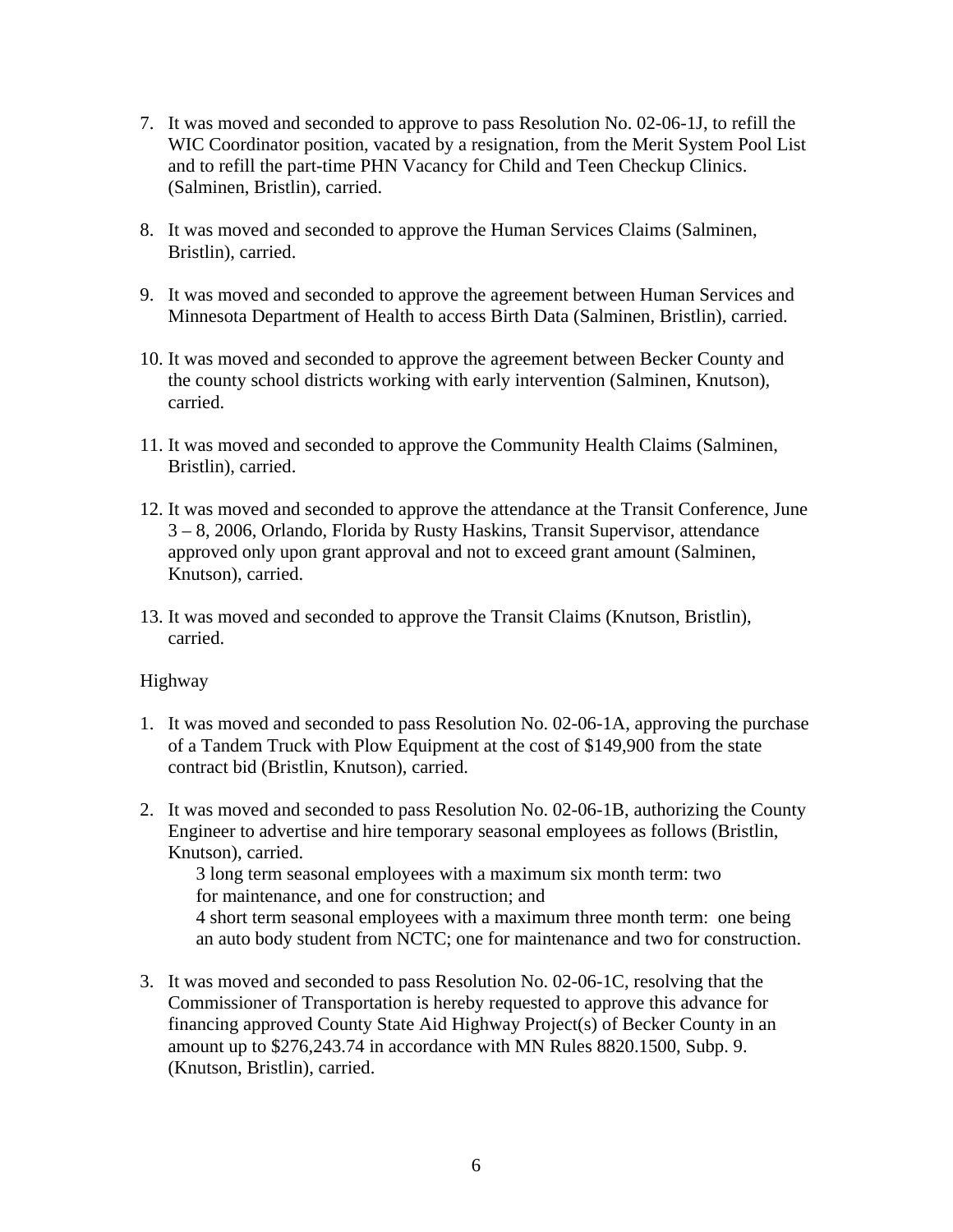- 4. It was moved and seconded to pass Resolution No. 02-06-1D, Project Acceptance for Project SAP 03-637-16, accepting said completed project for and on behalf of Becker County and authorize final payment in the amount of \$37,118.32 (Bristlin, Salminen), carried.
- 5. It was moved and seconded to pass Resolution No. 02-06-1H, Project Acceptance for Project SAP 03-639-07; 03-640-06; 03-640-07;03-649-03; 56-670-04; 56-675-30 (Ottertail County Coop Projects) resolving that the Becker County Board accepts said completed projects for and on behalf of Becker County and authorizes final payment in the amount of \$70,832.01 (Bristlin, Knutson), carried.

Becker County Taxpayers Association

Lester Ristinen, Becker County Taxpayers Association, discussed two resolutions that were passed at a recent Taxpayers Association Meeting.

- 1) That the commissioners hire an independent assessor from outside the county to assess the parcels in question and that said assessor do so with clean, blank field cards and at county expense; and
- 2) That the commissioners add to the aforesaid 58 parcels additional questionable parcels in Spruce Grove Township.

After discussion, Commissioner Salminen and Nelson said the Assessor's Office has almost completed the assessments by using other county assessors. The Board thanked Lester for coming to the Board Meeting.

Human Resources

1. It was moved and seconded to accept and ratify the tentative agreement for the Human Services, Dispatch and Courthouse Teamsters units and to authorize the Board Chair to sign all union contracts including those previously ratified (Salminen, Bristlin), carried.

## Planning & Zoning

- 1. It was moved and seconded to add the permits for Festivals 2006, P.A.C.E's Inc., to the Agenda (Knutson, Nelson), carried.
- 2. It was moved and seconded to pass Resolution No. PZ 02-06-1G, adopting release of the Aggregate Industries "Rollag" final Environmental Impact Statement (FEIS) resolving that the Becker County Board accepts the FEIS for distribution for public review/comment on the adequacy of the document; and authorizes release of a "Notice of Availability" for the Final EIS, for publication in the EQB *Monitor* and through local press releases (Bristlin, Salminen), carried.